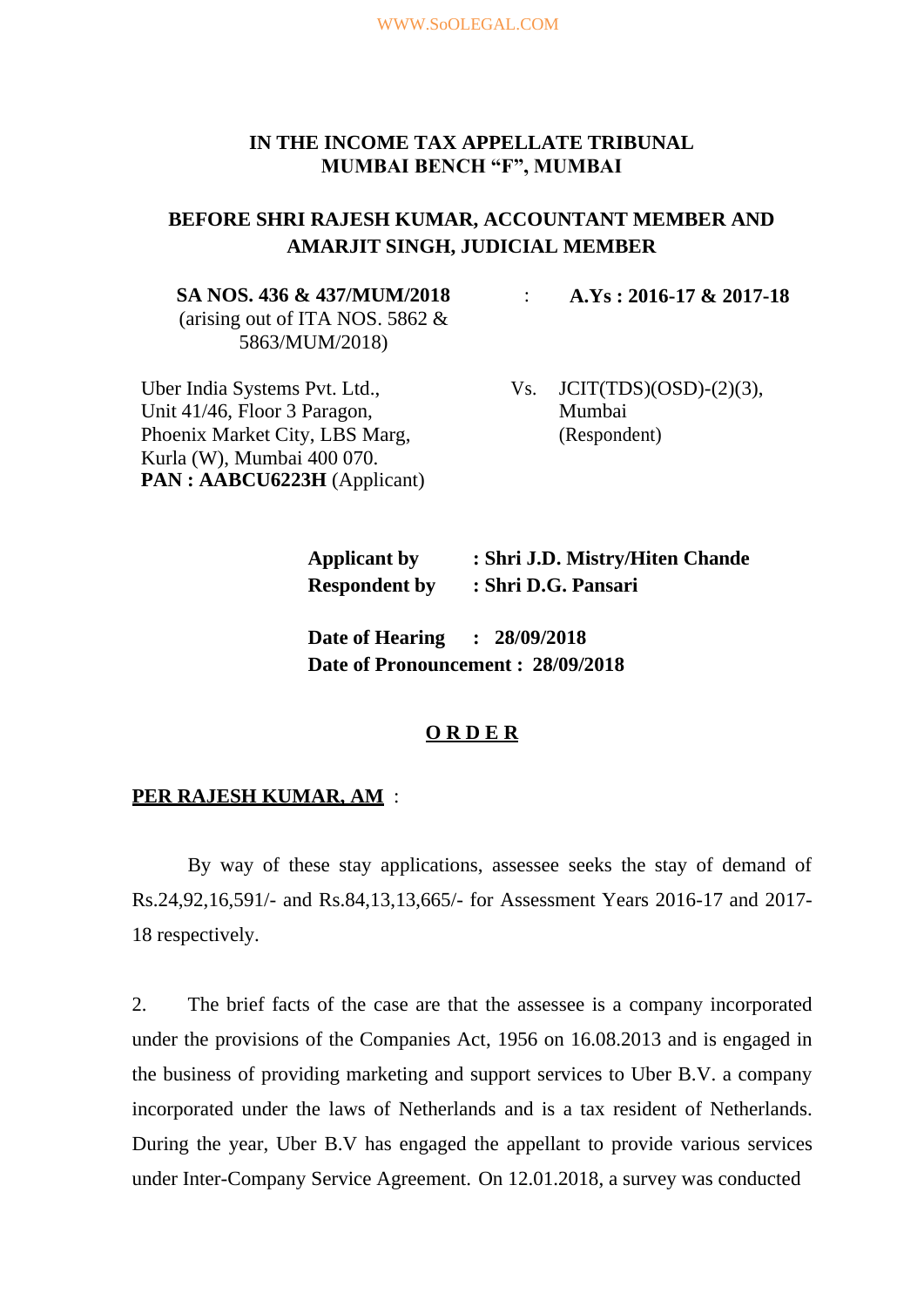$u/s$  133A(2A) of the Income Tax Act, 1961 (in short , the Act") at the registered office of the assessee-company and it was observed that the assessee has not complied with TDS provisions which has resulted in non-compliance of provisions of Sec. 194C of the Act on the payouts/dues to the Driver-Partners. Accordingly, the assessee was treated in default and the above demands were raised on the assessee for two assessment years as referred to above qua which the assessee has moved these stay petitions.

3. The ld. AR vehemently argued before the Bench that the provision of TDS u/s 194C of the Act were not applicable to the assessee and therefore the order passed by the CIT(A) is wrong and against the facts on records. The ld. AR submitted that the assessee is not a "person responsible for paying"  $u/s$  204 of the Act and thus the provisions of section 194C of the Act. The said contention has not been dealt by either of the authorities below as assessee is providing only support services and acting as collection and remittance agent and disburses the payment as per the instructions from Uber B.V. The ld. AR also submitted that considering the facts that all Driver-Partners are residents of India having PANs/bank accounts and most likely earning below the threshold limit as prescribed under Sec. 44AD of the Act and accordingly not liable to tax at all . The ld. AR further submitted that the liability under Chapter XVII-B of the Act is a vicarious liability, the same arises only if the payment results in taxable income in the hands of the recipient and if the amount paid is not chargeable to tax in the hands of the recipient, there is no obligation under Chapter XVII-B of the Act, as held by the apex court in the case of *GE India Technology Centre vs CIT, 327 ITR 456 (SC)*. Therefore, fastening the tax liability of Users/Riders/Driver-Partners on the assessee has put the assessee to unnecessary burden and adversely impacted the business operations of the assessee without necessary verification such as whether the Driver-Partners have discharged their due taxes or not or whether they are assessable or not. The ld. AR further submitted that even on merit, assessee has all probability to succeed in the appeal before the ITAT as it has a very good case on merits and, therefore, demand raised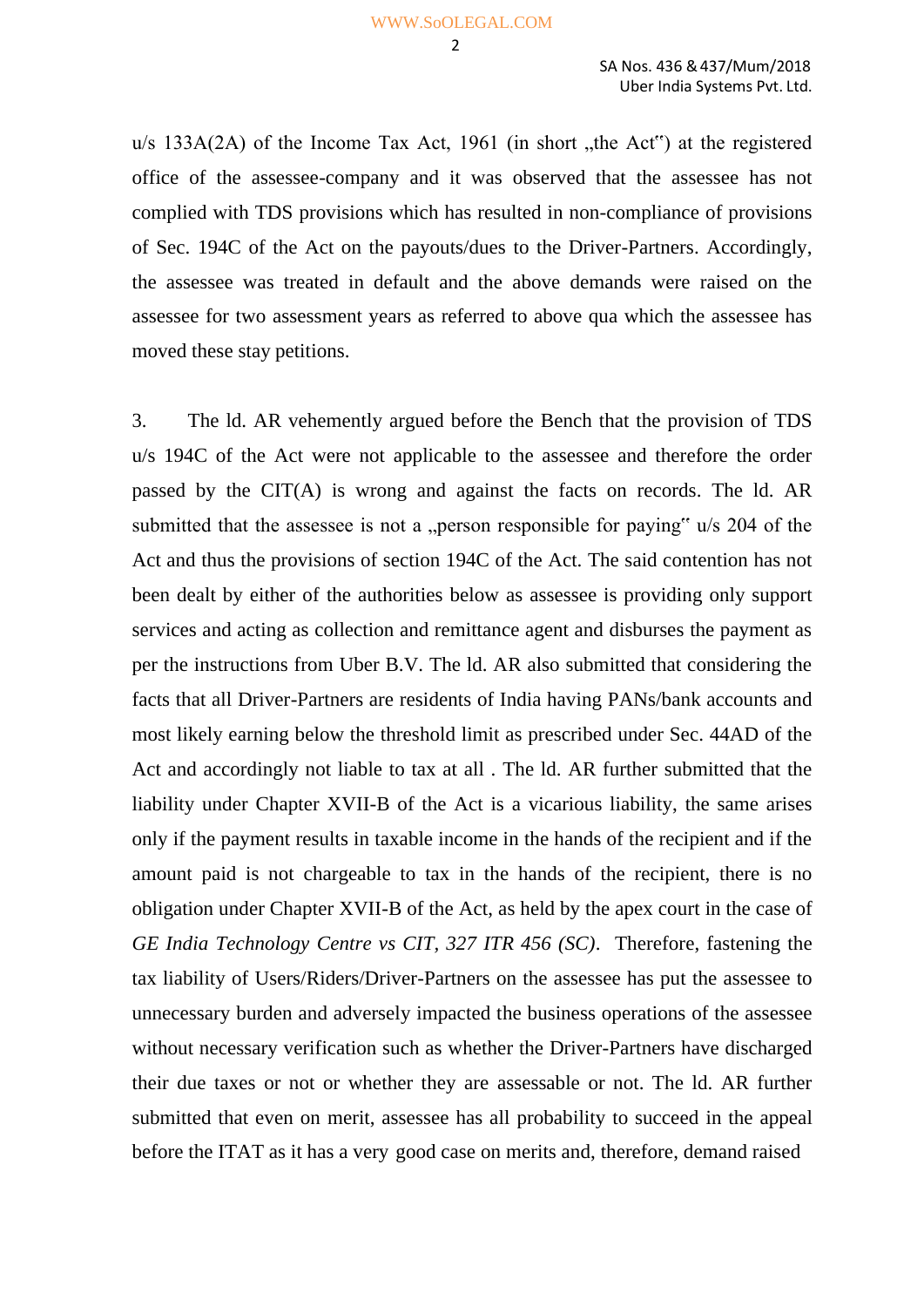3

u/s  $201(1)$  &  $201(1)$  should be stayed pending the hearing of appeal by the hon"ble tribunal. The ld. AR also invited the attention of the Bench to the penalty proceedings initiated u/s 271C and 206AA of the Act and stated that the JCIT(TDS) is in undue haste to impose the penalty under the said proceedings/provisions even when the application of provisions of tax deduction at source is disputed. The ld. AR prayed that the assessee is apprehending imposition of huge penalty by the Revenue authorities, which would jeopardize its entire business operations of the assessee. The ld senior counsel submitted the provisions of 194C are not applicable to the assessee as the contract is between Uber B.V. and drivers and the assessee is only a facilitator. The ld. AR submitted that in the interest of justice and fair play, the said proceedings may kindly be stayed till the disposal of the appeal by the Tribunal. The ld Sr counsel submitted that to stay the penalty proceedings pending the disposal of appeal the outcome of which would decide whether the penalty is imposable or not. In other words the penalty proceedings are consequential in nature. In support of his contentions the ld Sr counsel relied on the decisions of Assistant Commission of Income Tax Vs GE India Industrial (P) Ltd (2014) 46 taxmann.com 374(Gujarat) and CIT Vs Wander Pvt. Ltd (2014)44 taxmann.com 103(Bombay) and submitted that the tribunal is well within its jurisdiction to direct the stay of penalty proceedings as these proceedings are totally dependent upon the outcome of the appeal which is sub-judice before this honble bench. Lastly , the ld. AR prayed before the Bench that the appeal may be listed on out-of-turn basis so that it could be disposed off on merit forthwith.

4. The ld. DR, on the other hand, strongly opposed the arguments of the ld. AR and submitted that the demand has been created u/s 201(1) and 201(1A) of the Act for committing default u/s 194C of the Act and until and unless the order is reversed by the higher authorities, the demand of tax is lawfully due and the assessee should be asked to deposit the same immediately. On stay of penalty proceedings u/s 271C and 206AA of the Act, the ld. DR prayed that the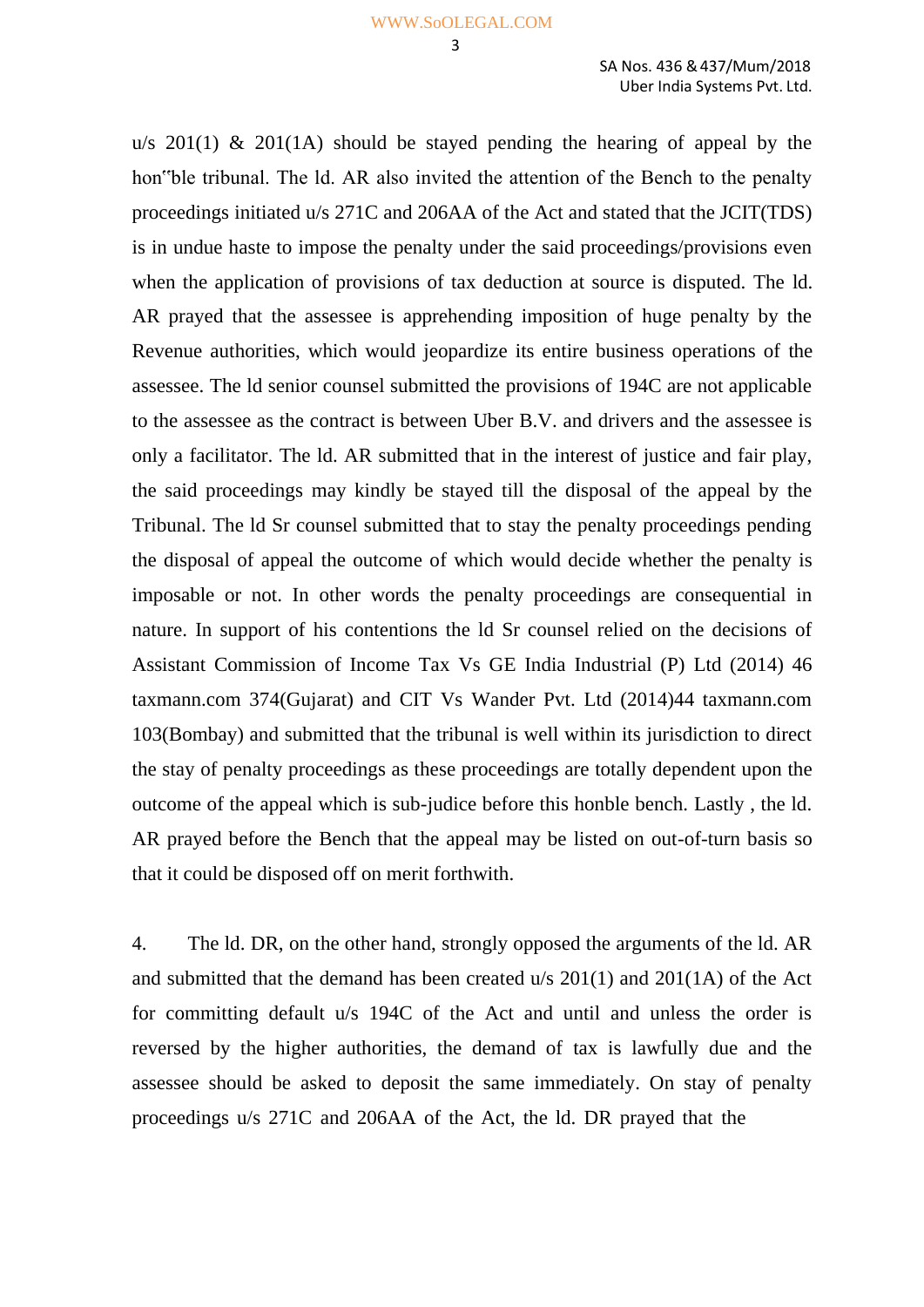$\overline{A}$ 

proceedings are initiated as per the provisions of the Act and it would be premature to stay the proceedings at this stage.

5. We have heard the rival submissions and perused the material on record. It has been pleaded before us that assessee is providing marketing and support services to a foreign company, Uber B.V, which is incorporated in Netherlands. Assessee is collecting the payments on behalf of the said company and making disbursements to Driver-Partners as per the directions of Uber B.V, a Netherland company. According to the Assessing Officer (TDS), assessee is liable to deduct TDS u/s 194C of the Act, which assessee has defaulted. The AO accordingly treated the assessee in default and created demand on account of TDS and interest thereon of Rs.24,92,16,591/- and Rs.84,13,13,665/- for Assessment Years 2016-17 and 2017-18 respectively. At this juncture we are not going into the merits of the cases and are confining ourselves to stay of the demand and the penalty proceedings initiated upon the assessee u/s 271C and 206AA of the Act. The assessee has denied liability to deduct TDS u/s 194C of the Act on the ground that assessee is not a "person responsible for making payment" to the Driver-Partners as the contract is between Uber B.V and Driver-Partners. The assessee is merely working on the directions of the said company and passing on payments to the Driver-Partners as per the directions of Uber B.V. During the course of hearing, the assessee submitted that the *modus operandi* of collecting the payments by the assessee on behalf of the Netherland company which are made by way of debit or credit cards or collecting by the Driver-Partners directly from the customers. It was also stated that there are practical difficulties as it is not possible for the assessee to collect TDS on the cash payments received by the Driver-Partners directly. During the hearing the ld counsel for the assessee proved that the facts of the case were not properly and thoroughly examined and verified by the lower authorities. We earnestly of the view that the demand raised by the revenue should be stayed subject to deposit of Rs. 20.00 Cr till the disposal of appeal by the tribunal so that the business of the assessee is not adversely impacted. We, therefore, are staying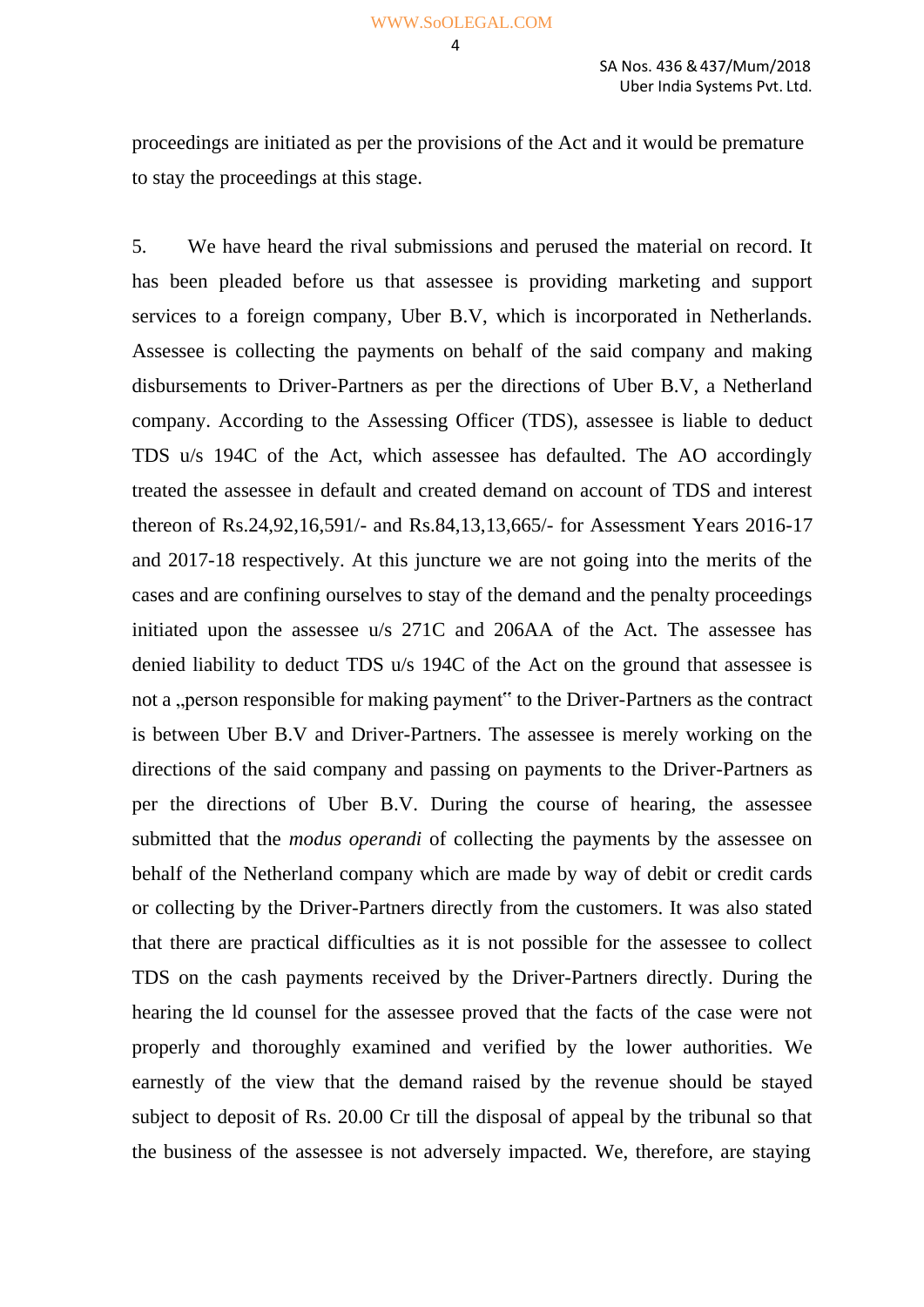5

the demand for both the years subject to payment of Rs.20 crores to be paid in three installments two Rs. 6.5 Cr on 15.10.2018 and 15.11.2018 and Rs. 7.00 Cr on 15.12.2018. The case of the assessee is also listed on an out-of-turn hearing on 11.12.2018. Subject to the above conditions the demand is stayed for a period of 180 days and the assessee would not seek adjournment without any sufficient reason failing which the stay is subject to vacation by the bench hearing the appeals.

5. So far as the penalty proceedings are concerned, the assessee has made out a *prima facie* case in favour of the assessee proving that the outcome of the appeal before ITAT will directly impact the proceedings which are hurriedly being finalized by the authorities below, which may entail huge liability by way of penalty on the assessee. In our opinion, so long as the appeal is pending before the Tribunal, the Revenue authorities should be restrained from passing any order imposing penalty on the assessee u/s 271C and 206AA of the Act however the proceedings may continue. While deciding so, we are supported by the decision of the Jurisdictional High Court in the case of *CIT vs Wander Pvt. Ltd., (2014) 44 Taxman.com 103 (Bombay)* and *ACIT vs GE India Technology Pvt. Ltd. (2014) 46 Taxmann.com 374 (Gujarat)*. We, therefore, respectfully following the decision of the Hon'ble Gujarat High Court, direct the Addl. CIT (TDS)/revenue authorities not to pass orders imposing penalty for a period of six months from the date of this order or disposal of appeal by the tribunal which ever is earlier, however, the proceedings may be continue during this period.

7. The stay applications are disposed off as directed hereinabove and revenue authorities directed not to pass orders imposing penalty u/s 271C and 206AA for a period of six months from the date of this order or disposal of appeal whichever is earlier.